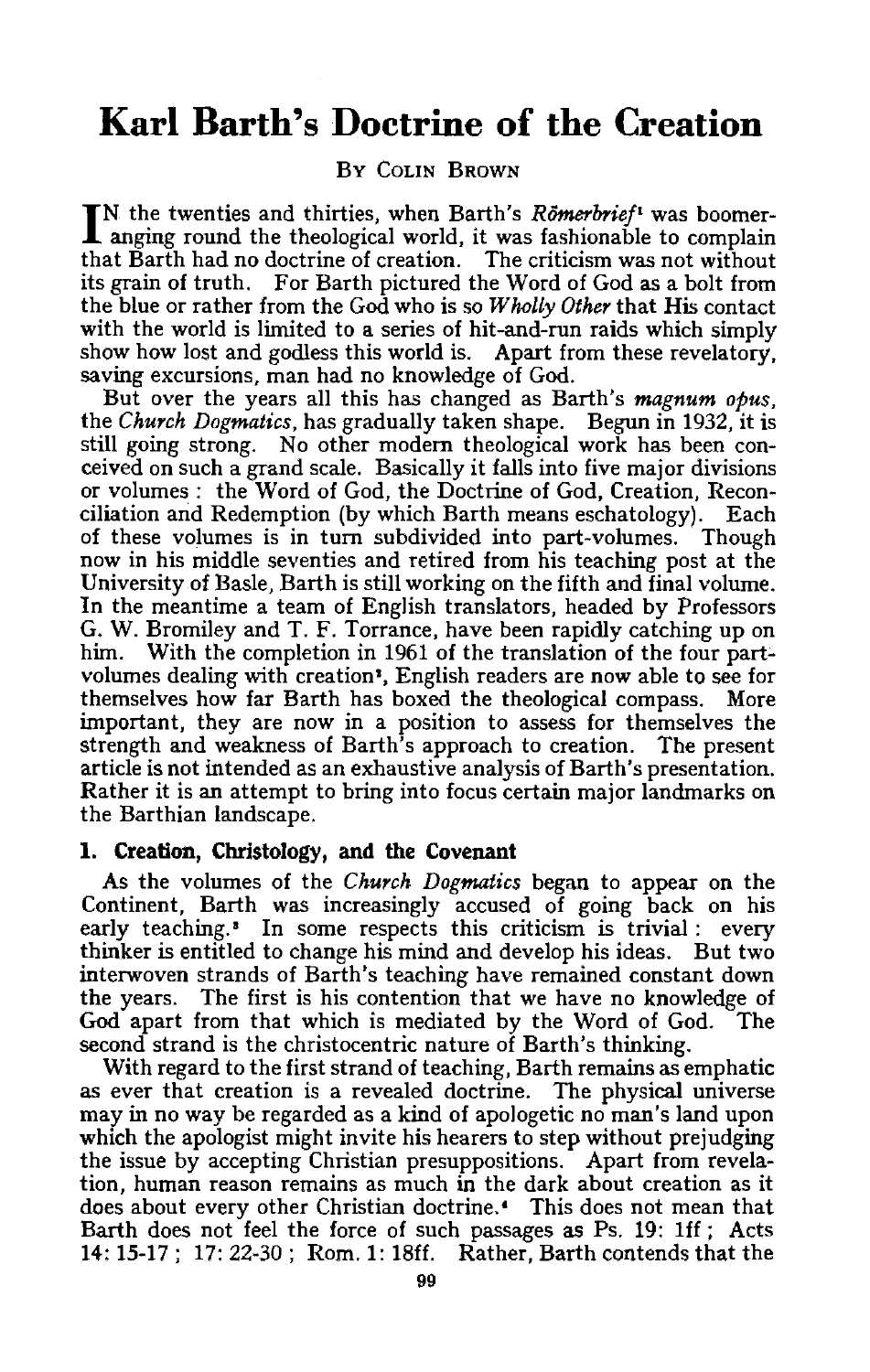real thrust of these verses is to exhibit man's *de facto,* culpable ignorance of God.•

The other strand of Barth's teaching, his christocentric emphasis, has, if anything, become even more marked over the years. At the same time a notable development has taken place. Perhaps this may best be described as a shift of emphasis from the Word of God to Jesus Christ as the dominant theme of Barth's thinking. • Instead of dwelling on the revelatory aspect of the Word of God, the later volumes of the *Church Dogmatics* are concerned with elucidating the implications of the incarnation. In view of the union of divine and human nature in the person of Jesus Christ, Barth teaches that God has taken mankind into partnership with himself. It is this that Barth has in mind when he uses the term *Covenant.* The scope of the *Covenant* is said to be universal, because the humanity of Christ embraces all humanity. And its significance is decisive for creature and Creator alike. For whilst all human existence depends on the *Covenant,* God would not be God without the incarnation which commits him to become the covenant-partner of man. 7 Underlying this whole train of thought is the theological axiom that all God's dealings with men are effected in and through the person of Jesus Christ. Hence creation and the doctrine of God are just as much the concern of christology as reconciliation and redemption.

In view of all this it is hardly surprising that Barth's doctrine of creation turns out to be a peculiar blend of universalism and supralapsarianism. Protestant theology goes wrong, he argues, when it teaches that the incarnation was an *ad hoc* counter-measure necessitated by sin.<sup>8</sup> From the very beginning God determined to take man into partnership with himself on the basis of the incarnation. But in order to have man as his covenant-partner, God must first create him. And in order to exist man must have a sphere of existence. Hence there is a reciprocal relationship between creation and covenant.

All this is elaborated in detail in Barth's typological exposition of the two Genesis creation narratives. This exposition plays the double role of forming the heart of the first part-volume on creation *(Church Dogmatics,* III/1) and of laying the foundation of Barth's subsequent creation teaching.

The first creation narrative (Gen. 1:  $1-2$ : 4a) depicts "Creation as the External Basis of the Covenant ".• The second (Gen. 2: 4b-25) regards " The Covenant as the Internal Basis of Creation ".<sup>10</sup> The first shows how creation makes the covenant " technically possible ". $11$  The second shows how creation was wrought with the *covenant* in view.<sup>12</sup> But according to Barth the reciprocal relationship between creation and *covenant* does not end there. For the ordinances of creation (admittedly visible only to the eye of faith) typify the ordinances-of the *Covenant.* The creation of the firmament (Gen. 1: 6-8) depicts not only the physical separation of the waters, but the metaphysical creation of a barrier against chaos.<sup>13</sup> Similarly, the separation of light from darkness, of dry land from the sea, and of day from night reflects the relationship between God's grace and His wrath.<sup>14</sup> This typological exposition reaches its climax with the creation of man. Turning his back on everything he had previously written about the loss of the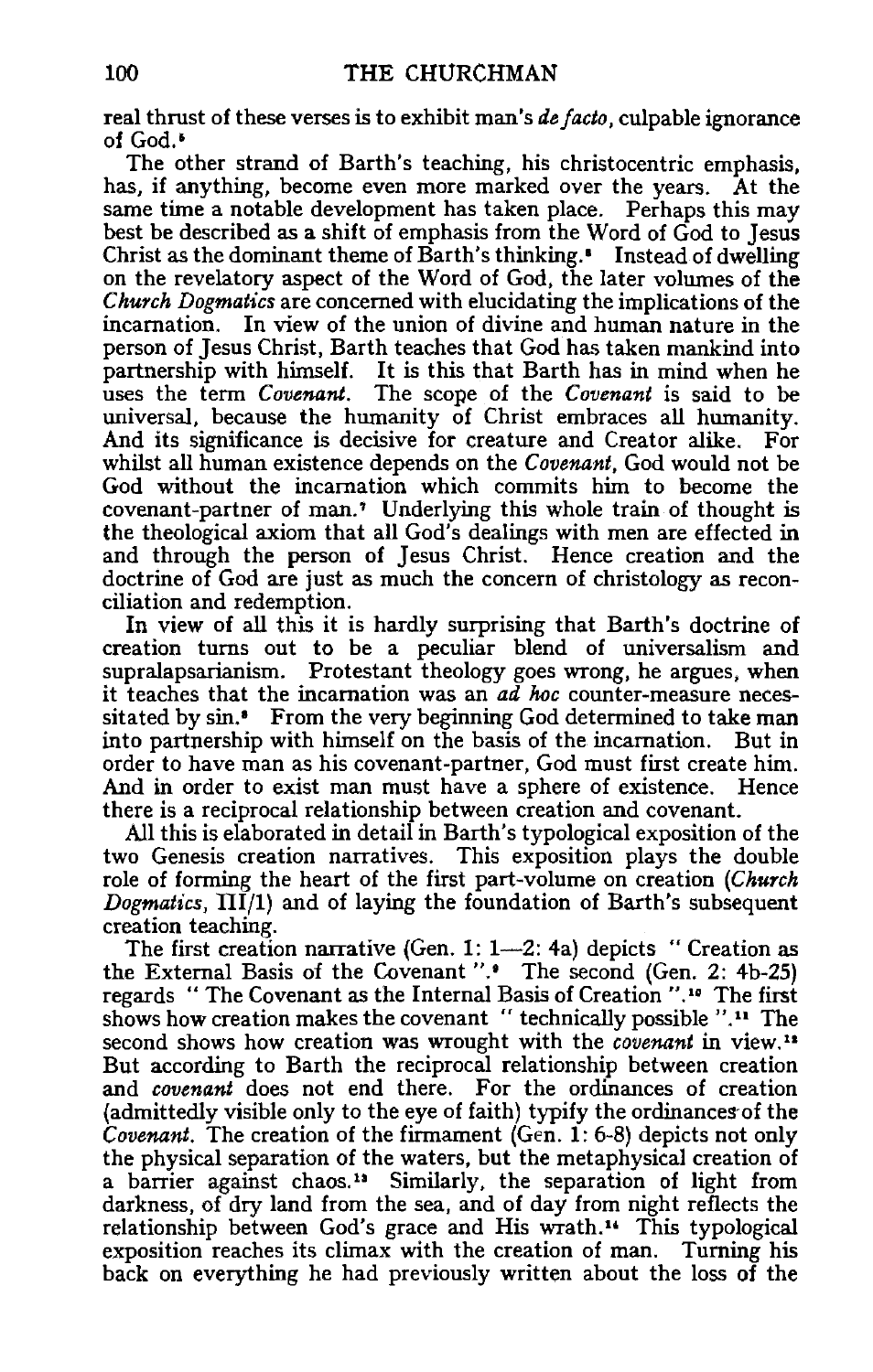Imago Dei through the Fall,<sup>15</sup> Barth now interprets the Image of God in terms of the I-Thou relationship.<sup>16</sup> It consists in an *analogia relationis.* On the basis of the plural subject in Gen. 1: 26, Barth sees an analogy between the mutual relationships within the divine Trinity and the relationship between man and wife. The fact that the image is expressed in bi-sexuality corresponding to that of the animal kingdom leaves Barth unperturbed. For he argues that bi-sexuality belongs to creatureliness rather than to divine likeness. 17 The full significance of this train of thought comes to light in Barth's exposition of Gen. 2: 18f. and  $Eph. 5: 22-33<sup>18</sup>$  On the one hand, the creation of male and female to live in mutual relationship creates both the sphere for grace to operate in and also acts as a sign of the relationship between Christ and the Church. On the other hand, the divine plurality and the relationship between Christ and the Church serve as prototypes of human creaturely relationships.

But if creation is typological, it is also historical. For all created reality is orientated around the history of the *Covenant*.<sup>10</sup> This helps to explain why Barth is anxious to claim Genesis as saga and not myth. For myth, according to Barth, expresses certain recurrent general relationships clothed in the form of an apparently historical narrative, whereas saga records actual history though expressed in the form of a symbolic tale. 10 We are not to think of the early chapters of Genesis as man's groping attempts to come to terms with his environment. Admittedly, what we read in Genesis is symbolic. Its underlying truth is, moreover, inaccessible to the techniques of the scientific historian for the simple reason that scientific techniques are incapable of apprehending the actions of God. Nevertheless, the narratives of Genesis deal with events in time, for what is recorded here is the beginning of salvation history.

## 2. Man

Having outlined the general theme of *Covenant* and creation in III/1, Barth devotes the whole of III/2 to the subject of man. Again Barth's starting point is the *Covenant.* Since God effects all his dealings with man in and through the person of Jesus Christ, Barth takes the humanity of Jesus as his paradigm for understanding human nature in general.<sup>21</sup> To see Christ in all men is no mere pious sentiment with Barth. The existence of all men in Christ (whether regenerate or not) is the very ground of their existence." Because Jesus Christ is the achetypal man, we must turn to him first if we want to know what it means to exist before  $God^{18}$  and with our fellow men,<sup>24</sup> and to exist in time<sup>15</sup> and space.<sup>26</sup>

But if anthropology is founded upon christology, it is not to be equated with it. The disparity is twofold. On the one hand, Jesus is not simply the arch-type of believer that he is in Schleiermacher whose perfect God-consciousness qualifies him to be the prototype of divinehuman relationships." Jesus Christ is God incarnate. On the other hand, although he took upon himself fallen human nature, Jesus Christ remains sinless.<sup>28</sup> Nevertheless the axiom remains : "It is either through Him that we know what we truly are as men, or we do not know it at all " $\cdot$ <sup>11</sup> Jesus Christ is the perfect man, and as such he is the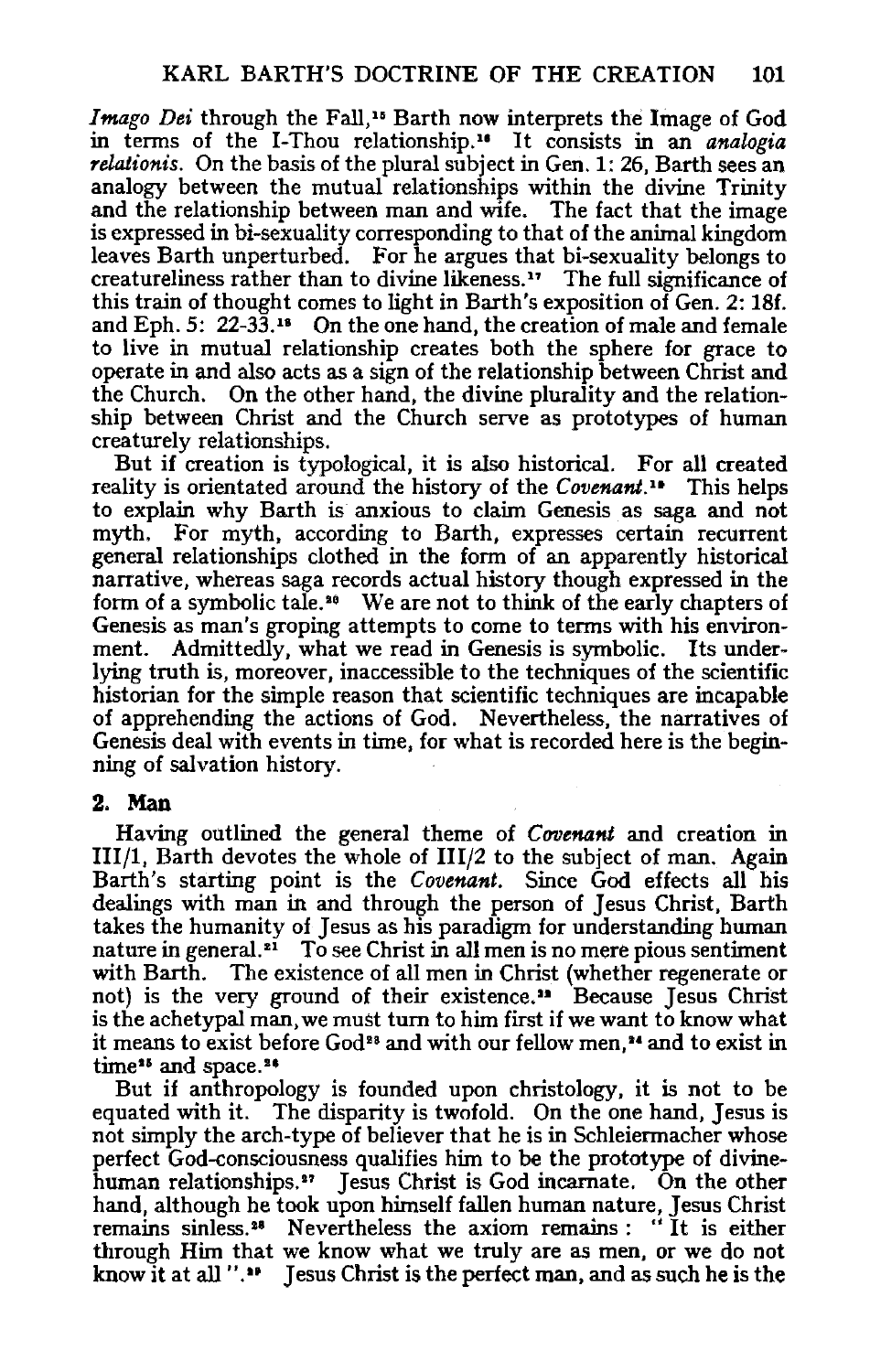perfect revelation of man. He is also the man by whom " the reality of each and every other man is decided ". ao

## **3. The Problem of Evil**

Of the subjects handled in III/3 under the general heading of "The Creator and His Creature ", perhaps the most breath-taking is Barth's treatment of the problem of evil. In view of the creation-covenant relationship all created reality has Jesus Christ as its ground and goal. As such, reality is fundamentally good. It is as the reverse side of reality that Barth intends us to understand the nature of sin and evil which emanate from what Barth calls *Chaos.* Or rather, *Chaos* (alias *nothingness,* alias *negation of grace)* is that which lacks reality precisely because God rejected it by not creating it. 31 Nevertheless, *nothingness*  possesses a quasi-reality in virtue of the fact that God has rejected it. As such, *nothingness* is the proper object of divine wrath, since it owes its nature to the divine judgment which is the reverse side of God's election of creation in Jesus Christ.

When Barth turns to the question of sin, he defines it in terms of *Chaos* or *nothingness.* Sin is "the self-surrender of the creature to nothingness ","" the irruption of chaos into the sphere of creation "." As such, it is an *ontological impossibility*.<sup>84</sup> But when Barth thinks of the *ontological impossibility* of sin, he is not thinking of the metaphysical problem of reconciling the existence of evil with the idea of an omnipotent, benevolent deity. Revelation in Christ, he argues, leaves no room for abstract metaphysical speculation. Sin and *nothingness* are rendered ontologically impossible by the prior gracious relationship established between God and man once and for all in the person of Jesus Christ. The godlessness of sin is therefore only a pseudo-godlessness. Sin and godlessness do exist, but because of man's fundamental being in the covenant, their existence is only relative. They exist by way of reaction against grace. But because of the priority of grace in the covenant, they can neither nullify the covenant nor destroy the goodness of creation.

Barth's use of the terms *nothingness* and *ontological impossibility*  must not be taken to mean that he wishes to minimize the seriousness of sin. Barth parries this charge himself by insisting that the gravity of sin can only be appreciated in the light of the cross. On the other hand, the cross and resurrection rule out the ultimate seriousness of  $\sin^{35}$  More serious is the charge of C. G. Berkouwer who accuses Barth not of neglecting sin, but of saying too much about it.<sup>36</sup> Is not Barth here explaining what Scripture leaves unexplained ? Would his doctrine of evil still stand as a piece of biblical theology, if his doctrine of creation and covenant were to prove untenable ?

## **4. Ethics**

Barth's final part-volume on creation, *Church Dogmatics* 111/4, is devoted entirely to ethics. In the general scheme of the *Church Dogmatics* each of the volumes on God, creation, reconciliation, and redemption has its own section on ethics. For ethics in Barth's eyes forms a necessary appendix to doctrine. In the volume on reconciliation the doctrinal discussion naturally leads on to a discussion on the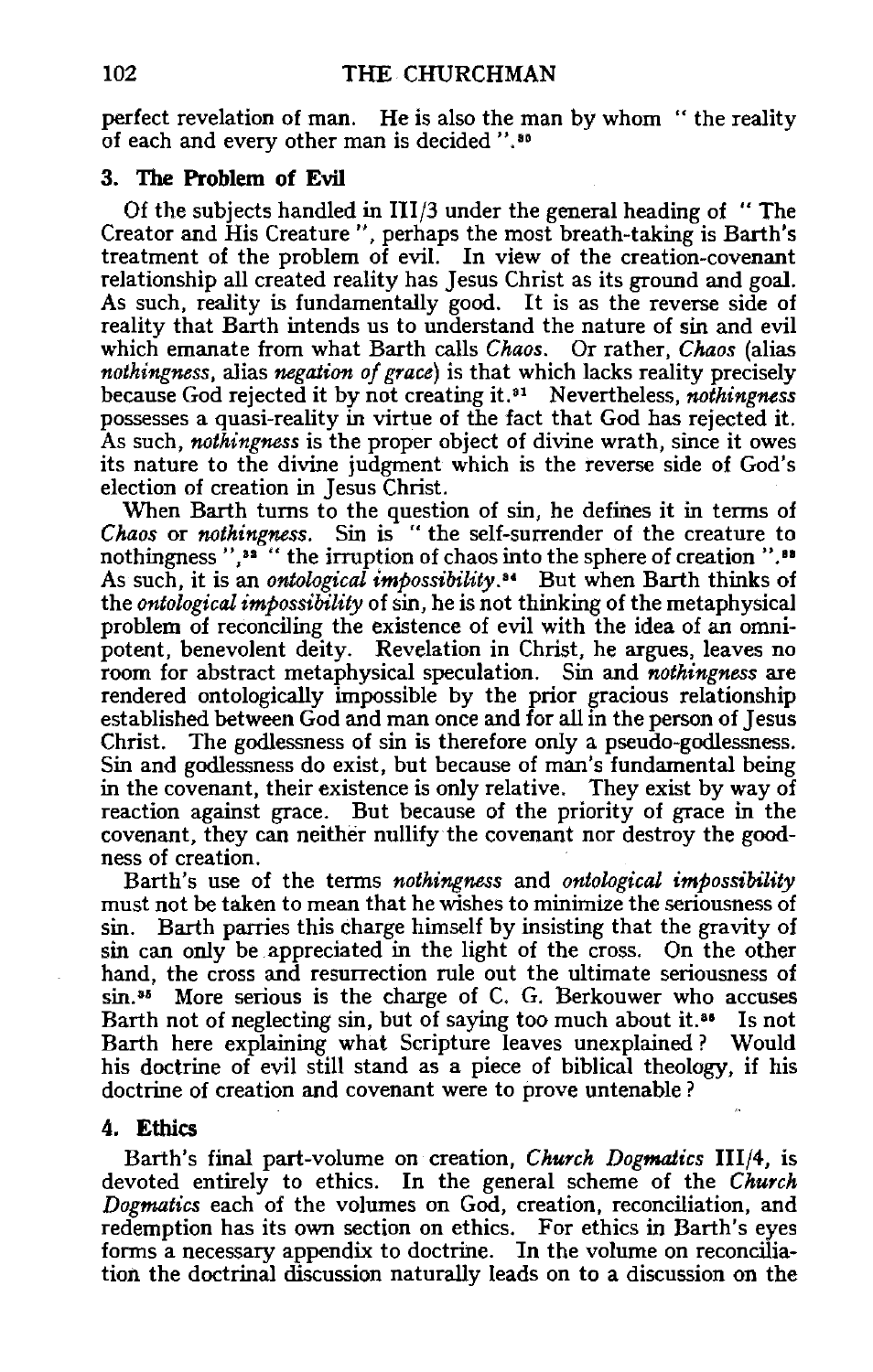life of faith and the life of the church. Here in III/4 Barth is concerned with questions which arise directly out of creation : the Sabbath, prayer, confession, marriage, family and communal life, capital punishment, war, and vocation. In view of the limited scope of this article it would be invidious to single out any one of these items for preferential treatment. And, in fact, it will be more instructive if we try to see And, in fact, it will be more instructive if we try to see Barth's ethics in the wider context of his covenant theology.

Two questions in particular weigh heavily on Barth's mind. One is that of the origin of ethical principles. The other is that of the addres~ sability of man.

With regard to the first of these questions, Barth remains adamant that ethics must be grounded in revelation. The well-worn Kantian type of ethicswhich bases everything on the dictates of conscience is simply an insidious attempt to side-step the Gospel of grace. Instead of being ethics, this is none other than  $\sin$  in disguise.<sup>37</sup> But Barth's point is not simply that ethics should be an up-to-date version of biblical injunctions. In view of the covenant, in view of the axiom that all God's dealings with man are effected in and through the person of Jesus Christ, Barth is concerned to show that ethics originate from the one who is man's covenant-partner in Jesus Christ. •• It is only when we realize this that we may rest assured that what God commands is good, that what he teaches is freedom and life.

But this leads us to the second point, the addressability of man. Again Barth reverts to his notion of *covenant.* Because Jesus Christ is the representative of humanity in the *covenant* with God, he accepts and fulfils the demands of the Law on man's behalf. The basis of ethics is therefore "the Word and work of God in Jesus Christ, in which the right action of man has already been performed and therefore waits only to be confirmed by our action ".<sup>30</sup> What this means for us today was outlined by Barth as far back as 1935 in a paper entitled *Evangelium und Gesetz.'0* It proved to be one of those periodic bombshells which Barth launches on the theological world. In it he insists that we should revise and reverse our traditional notions of Law and Gospel. The Gospel comes first because it is the good news of Christ's fulfilment of the divine will and of God's acceptance of mankind in him. As such, it provides the basis of God's claims upon man. Law, on the other hand, is simply the expression of these claims. And ethics is none other than God's summons to men to be what they already are in Jesus Christ.

## 5. Conclusion

In this article it has been possible to do no more than sketch some of the principal motifs of Barth's thought. In fairness to him it must be pointed out that no attempt has been made to deal with his full and suggestive treatment of such questions as time, angelology, demonology, and providence. Each of these merits separate consideration. But and providence. Each of these merits separate consideration. inevitably one cannot say in 3,000 words what Barth takes to say in nearly 3,000 pages. Nor has it been possible to do even scant justice to the wealth of biblical and historical material which Barth masses in support of the points he makes. But without denying the value of much of Barth's teaching, it is impossible to stifle certain misgivings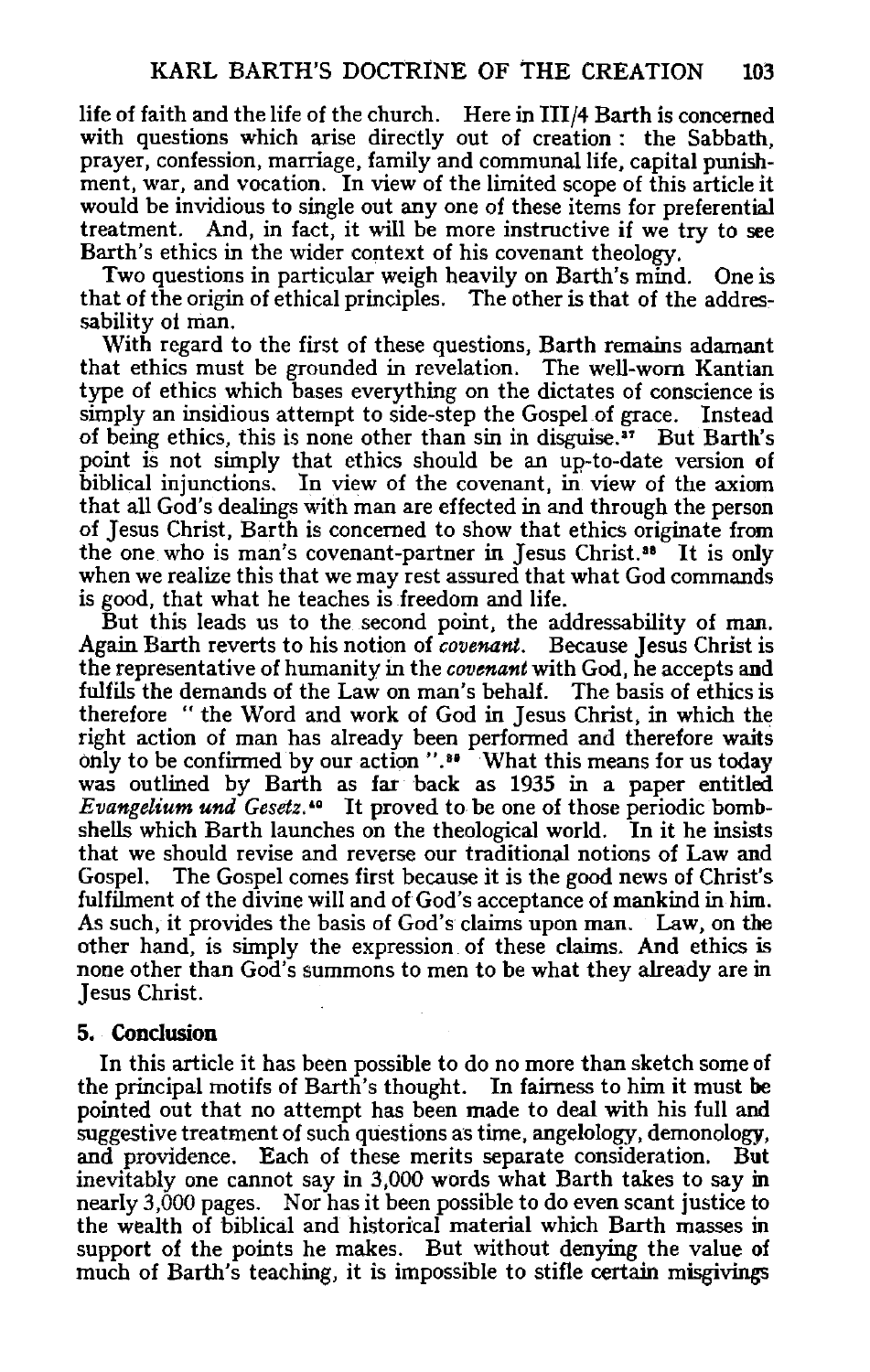which inevitably arise when we consider that this teaching is presented as a contribution to biblical theology. Two questions in particular give rise to concern : (i) Barth's apparent universalism, and (ii) his conception of election and the covenant. The former concerns the goal of creation, the latter its foundation.

#### (i) *Universalism*

At several points the above discussion may have given the impression that Barth is a universalist. Barth himself, on the other hand, emphatically repudiates any such suggestion on the grounds that universalism compromises the freedom of God. $\cdot$  Yet when we read about the universality of the covenant, that " predestination is the non-rejection of man "" and that Christ took " upon Himself the divine rejection of all others ",<sup>48</sup> it appears that Barth is hovering on the brink of universalism. Of course, Barth is well aware of such passages as Mt. 13: 37-43; 25: 31-46; Mk. 8: 38 and Rom 1: 18ff. But he tries to turn the edge of such criticism by claiming that since Christ died for all (since all are in the *covenant),* the man who rejects Christ is rejecting the impossible. For there is no escape from the covenant-love of God. The worst man can do is to try to live as if he were not in the *covenant*." The reader may judge that Barth's explanation is legitimate exegesis. On the other hand, he may conclude that Barth has allowed himself to be driven into an impossible comer by a christocentric but unbiblical speculation. But if he rejects the *universalistic* implications of the *covenant,* he has to reject Barth's version of the *covenant* altogether. And if he does that, he will have undermined the foundations of Barth's creation teaching.

## (ii) *Election and the Covenant*

The whole edifice of Barthian theology stands or falls by the *covenant*. And in turn, the doctrine of the *covenant* stands or falls by the doctrine of election. More than once we have attempted to express the underlying axiom of Barthian thought by the formula: All God's dealings with man are effected in and through the person of Jesus Christ. When applied to election it means that Jesus Christ is both elect and reprobate. As elect, he is the representative of all in the making of the *covenant.* As reprobate, he is the substitute for all as the one who bears the wrath of God.<sup>44</sup> Exegetical support for this is sought from such passages as Isa. 42: 1f;  $\frac{3}{9}$ : 8;  $\frac{53}{3}$ : 9f; Lk. 9: 35;  $\frac{23}{23}$ : 35; Jn. 1: If; 17: 24; 19: 5; Acts 2: 23; 4: 27f; 1 Pet. 1: 20; Heb.  $2: 11f$ ; 9: 14; and Rev. 13: 8.47 Yet none of these texts provides the missing link in Barth's argument which would prove that the biblical writers envisaged the election of all in the election of Christ. of this it is hardly surprising that in his chapter on " Creation and Covenant ",<sup>48</sup> which was given the rôle of laying the foundation of Barth's creation teaching, Barth has virtually nothing to say about the covenant in its historical forms in Scripture. It is difficult to avoid the conclusion that Barth has a natural theology on the basis of a biblical core.

Away back in the seventeenth century Barth's Reformed forebears were in the habit of speaking about two covenants : the covenant of works and the covenant of grace." By this they meant that God deals